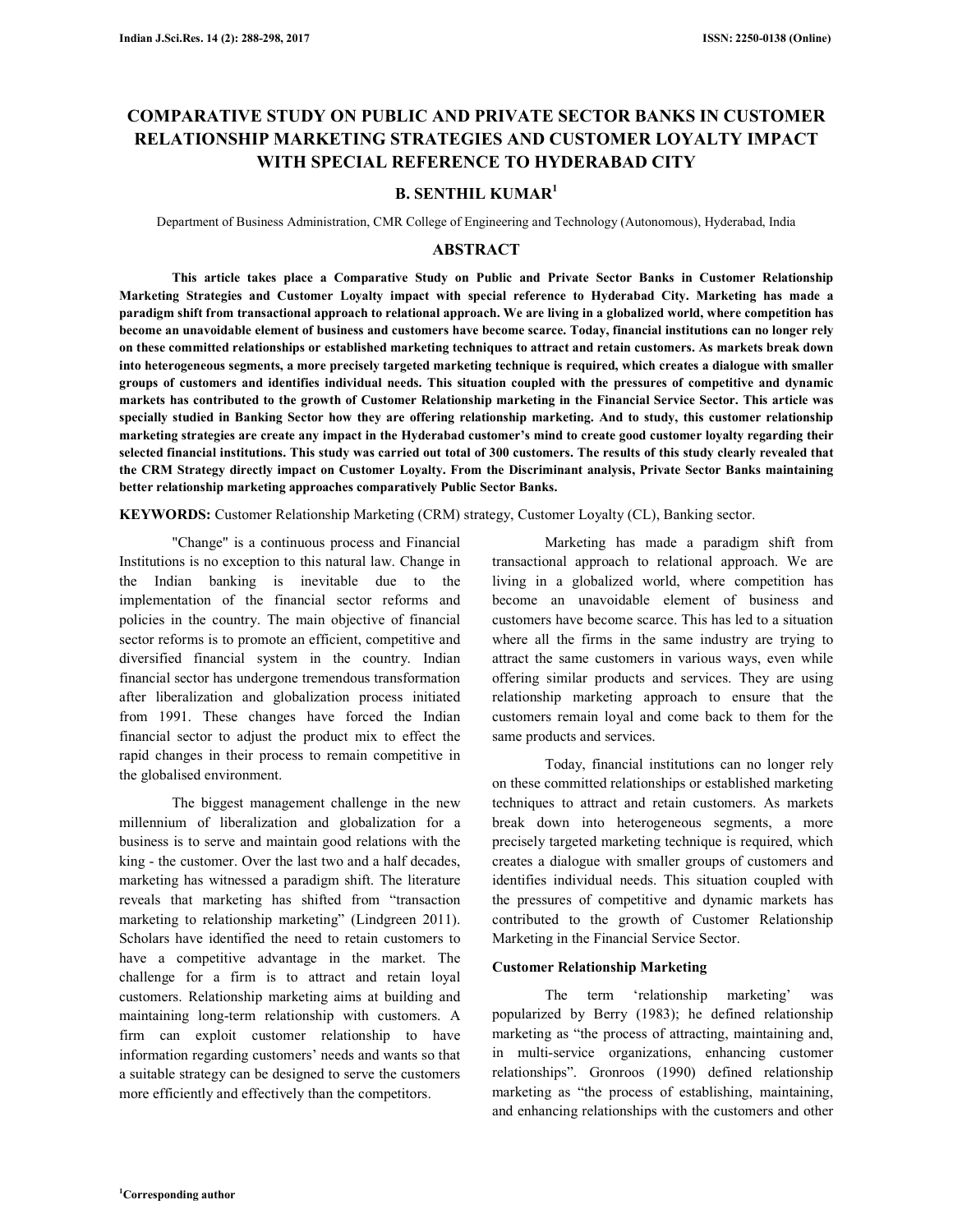partners at a profit, so that the objectives of the parties involved are met. This achieved by a mutual exchange and fulfillment of promises."

Relationship marketing can be understood as "an integrated effort to identify, maintain, and build up a network with individual customers and to continuously strengthen the network for the mutual benefits of both the sides, through interactive, individualized and value-added contacts over a long period of time (Shani and Chalasani 1992).

 A Relationship-based Marketing approach over time, retail bank customers tend to increase their holding of the other products from across the range of financial products/services available. Long-term customers are more likely to become a referral source.

## **Marketing of Financial Products Services**

Marketing of financial products services means organizing right activities and programmes in rendering right services to the right people at the right place, at the right time at the right price and with right communication and promotion. Marketing of financial product services embrace the following unique features

- Intangibility-they cannot be seen or possessed physically but can only be experienced.
- Inseparability-their production and consumption occur simultaneously.
- Variability-they are highly variable depending on the merit of customers.
- Perishability -they cannot be stored.

 The entry of more and more foreign financial institutions and new private sector financial institutions, with lean and nimble footed structure, better technology, market orientation and cost effective measures, have intensified the competition in the Indian Financial sector industry. Financial Institutions have also started entering into the domain of banks. In recent years, the share of business of public sector banks has declined considerably. So there is a compelling need for the Indian Banking industry to modify its marketing strategy to attract the customers and to withstand the stiff competition from foreign financial institutions and new private sector banks.

### **Statement of the Problem**

 The financial institutions as exceedingly 'Customer Centric' offering what they believe to be highly personalized services to the High Net Worth Customers. However, changes in the customer behaviour and accumulation of wealth are resulting in the needs of HNW customers becoming more diverse and complex in terms of the sorts of products they want, the channels through which they want to access them and the associated range of advice. Customer loyalty and customer retention are the most important challenges faced by financial institutions.

 Customer Loyalty and customer retention are the most important challenges faced by most of the Chief Executive Officers across the world. At the same time, it is also found that effective relationship marketing strategy helps the organization to understand customers' needs, so that the financial institutions can serve their customers better than their competitors, which finally leads to cost reduction and customer loyalty. The focus of this study is to empirically investigate Banking sector account holders in Hyderabad city the impact of Relationship Marketing variables on Customer Loyalty. The impacts of different demographical variables are also taken into consideration while examining the relationship between Relationship Marketing and Customer Loyalty.

### **Need for the Study**

 Indian financial system has undergone tremendous transformation after liberalization and globalization process initiated from 1991. In India, after globalization, number of new private, foreign banks, are launched their business in India. The customers had more number of options, so the financial institutions are to maintain customer loyalty is very difficult. At the same time, it is also found that effective relationship marketing strategy helps the organization to understand customers' needs, so that the financial institutions can serve their customers better than their competitors, which finally leads to maintain customer relationship and customer loyalty.

 As the intense competition becomes a way of doing business, it is the customer who calls the shot in deciding the nature of products and services offered in the market. The customers are becoming demanding, dominant and selective. In fact the perceptions and the expectations of the customers have undergone a sea change, with the availability of financial institutions services to the customers at their door steps through the help of CRM.

 The future of financial institutions business very much depends upon the ability of the institutions to develop close relationship with the customers. In this context, it is very important to empirically investigate the impact of Relationship Marketing on Customer Loyalty, so that financial institutions can use this type of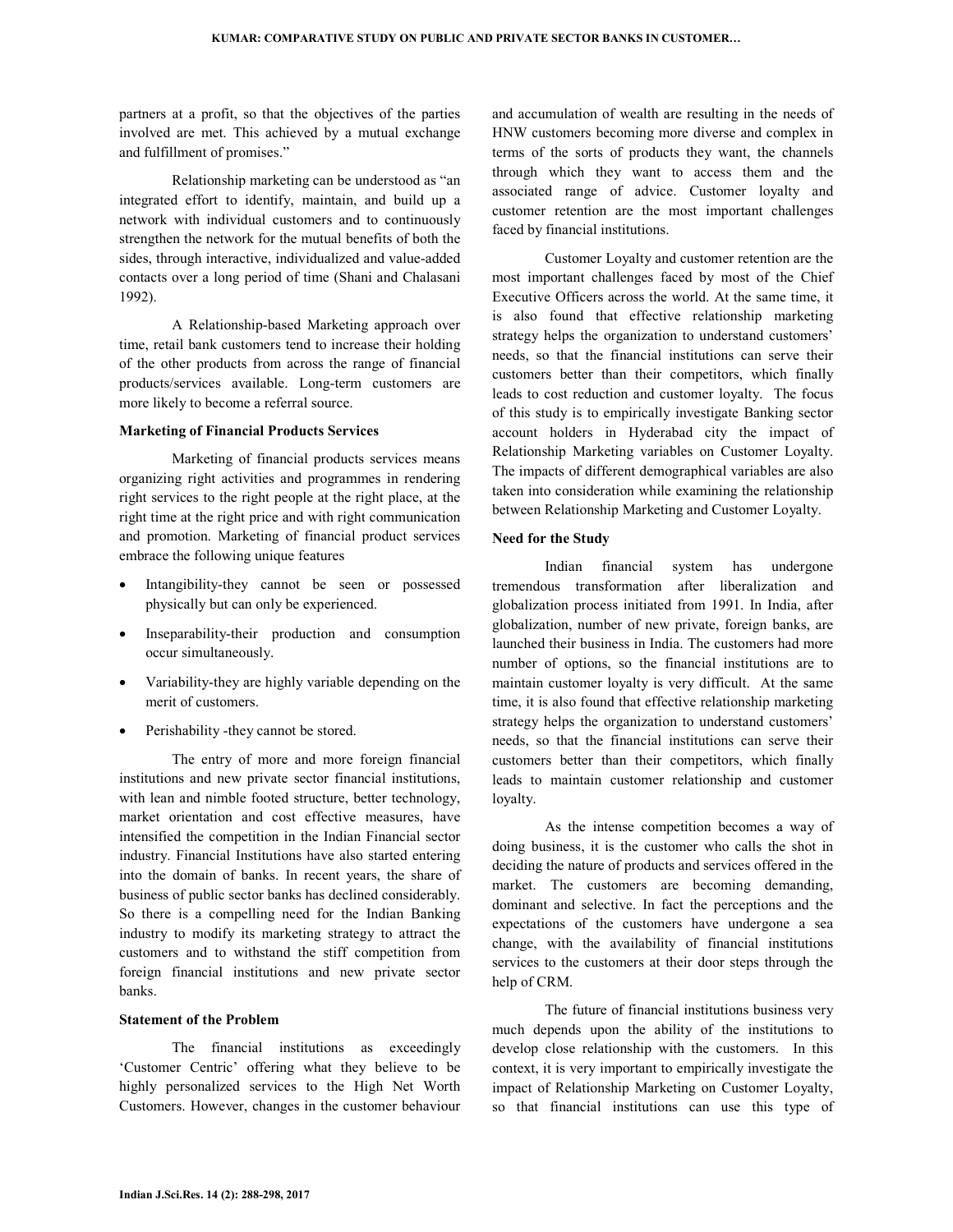information at the time of designing a relationship marketing strategy in order to gain a high level of loyalty among their customers in Banking sector in Hyderabad City.

#### **Scope and Financial Sectors considered for the study**

 The main focus on attention of to compare Public and Private sector Banks CRMS and Customer Loyalty impact in Hyderabad city, Telengana state. Hence, the scope of the study is restricted only Banking sector in Hyderabad city only. The data is collected through questionnaire methods from 300 selected Public and Private sector Bank account holders in Hyderabad city.

### **Usefulness of the Study**

 Customer Relationships have developed into a major corporate strategy for many organizations. It is concerned with the creation, development and enhancement of individualized customer relationships with carefully targeted customers and customer groups resulting in maximizing their total customer life time value.

### **REVIEW OF LITERATURE**

 Lindgreen (2011) identified the need to retain customers to have a competitive advantage in the market. The challenge for a firm is to attract and retain loyal customers. Attracting new customer is costlier than serving an existing customer.

 Bateson and Hoffman (2002) noted that firms must put in place effective tactics for retaining customers and subsequently making them loyal. They mentioned tactics such as maintenance of proper perspective, remembering customers between calls, building trusting relationships, monitoring the service delivery process, responding swiftly to customers in need and provision of discretionary effort. According to them despite that every customer is important, firms must not retain certain customers if they are no longer profitable, abusive to the extent of lowering the morale of employees, reputation is so bad that it tarnishes the image and reputation of the company should the firm associates itself with that customer.

 Three major trends have led to the emergence of financial services alliances. First, customers increasingly demand that their financial requirements are comprehensively covered. This forces financial services companies to offer customer support for all their financial requirements, ranging from account management to life insurance and the granting of a home loan, thus realizing the "one-stop finance" idea. The integration of different financial services is often realized by specialized companies (relationship managers) which have direct contact with customers as distribution intermediaries (Lehmann 2000). Second, threats from new and aggressive market entrants as well as constantly growing customer requirements force financial services companies to focus on their core competencies to remain competitive (Alt and Reitbauer 2005). This development has given rise to a deconstruction of the industry, resulting in specialized companies or business divisions (product providers) that focus on the delivery of specific products and services.

 Third, financial services companies increasingly outsource transaction processing to external transaction processors in order to focus on their core competencies (Homann et al 2004). All of these trends have resulted in the emergence of networks consisting of relationship managers, product providers and transaction processors (Heinrich and Leist 2002, Hagel and Singer 1999).

 The compounded annual growth rate of internet banking has been 80% since 1994. In February 2003, more than 100 million households worldwide used online banking and 25% of the US households have adopted online banking (Community Banker 2003).

 Bhat (2005), using SERVQUAL scale, studied the service quality of Indian banks and service quality variation across demographic variables. The study, conducted in four north Indian states of Jammu & Kashmir, Punjab, Haryana and Delhi, was restricted to five banks such as State Bank of India (SBI), Punjab National Bank (PNB), Jammu & Kashmir ank (J & K Bank), CITI Bank (CB) and Standard Chartered Grindlays Bank (SCGB). The results suggest that foreign banks are relatively close to the expectations of their customers in comparison with Indian Banks. The study confirmed that poor service quality among Indian banks is mostly due to deficiency in tangibility and responsiveness. The analysis of service quality across income variable shows that service quality of Indian Banks as vis-à-vis less variations across income segments as perceived by clients of foreign banks. The reason could be that proportion of transaction done through ATMs is higher across clients of foreign banks compared with Indian banks and ATM machines do not differentiate customers. The analysis of service quality as perceived by different age groups reveals that service quality of banks is comparatively better among higher age groups whereas reverse is the case among lower age groups. Service is perceived to be better in states where competition is higher and banks provide better quality service to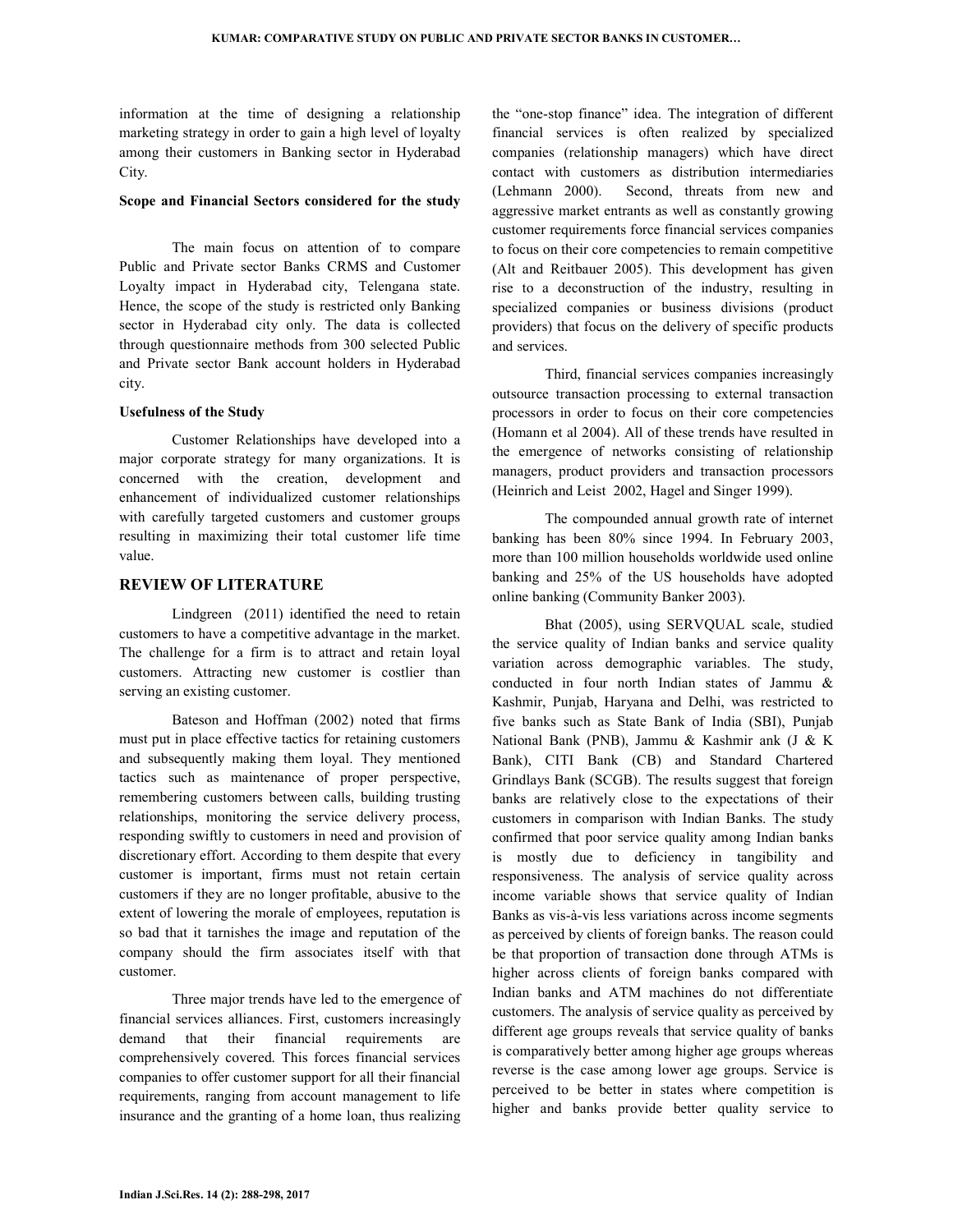business group customers in comparison with service group customers, as they are small in number but have higher income level.

 The financial health of Indian Commercial Banks, in terms of capital adequacy, profitability, and asset quality, has improved significantly. This sector is experiencing major changes as a result of the economic reforms. The economic reforms have also created new and demanding customers (the ever-increasing Indian middle class) and the new mix of players consisting of the public sector units, private banks and the foreign banks. Because of this competition customers' expectations regarding service and innovative products have risen (Ravichandran 2003).

#### **Research Methodology & Design**

 The methodology includes research framework; hypotheses formation; research instruments; sampling frame; and data analysis, results and discussions.

### **Objectives of the Study**

 To study the empirical investigation of Comparative study on Public and Private sector Banks in CRMS and Customer Loyalty in Hyderabad.

- 1) To identify the Customer Relationship variables to frame the CRMS to influence the Customer Loyalty.
- 2) To identify the comparative relationship marketing analysis between Public and Private Banking sector in Hyderabad.
- 3) To offer guidelines for the successful strategy implementation in relationship marketing by the Banking sector.

#### **Research Framework**

 As stated earlier, the main objectives of this research are, first, are the Customer Relationship Marketing strategies adopted by Public and Private sector Banks in Hyderabad, Telengana state. Second, the Customer Relationship Marketing variables are influenced to Customer Loyalty in the respondents mind and third, the different demographical variables taken into consideration while examining the Customer Relationship Marketing and Customer Loyalty. In order to realize these objectives, the research framework is developed as shown in Fig. 1.

### **Hypothesis Testing**

 This research is empirical in nature and this characteristic stems from its objectives.

- **H1:** There is an impact between Customer Relationship Marketing variables and Customer Loyalty in Banks.
- **H2:** All Public and Private sector Banks are offering same type of Customer Relationship Marketing Variables.

### **Research Instrument**

 In order to achieve the research objectives, a survey instrument was developed by the researcher. A questionnaire is prepared for banking to identify the impact of Customer Relationship Marketing strategies and Customer Loyalty. The questionnaire is containing Trust, Employees, Communication, Security, Customer focus, Service level and Word of mouth – Relationship Marketing Factors, and each factor containing number of variables. Each variable using a five-point Likert scale was employed with a score of 1 relating to lowest value and 5 relating to highest value. A pilot survey of 30 respondents in each sector was conducted to check the validity of the questionnaire.

#### **Instrument Validity and Reliability**

 Discriminant validity was assessed using factor analysis. In order to ensure the use of factor analysis, the Berlett Test of Sphericity (BTS) and Kaiser-Meyer-Olkin (KMO) Test of appropriateness were carried out accordingly. All the factors come under single component, proved through Confirmatory factor analysis. Discriminant validity was assessed using Discriminant analysis. All the factor variables measuring the CRM Strategies were subjected to Canonical Discriminant Function Coefficients. In order to ensure the use of variables, the Hit ratio Test of Cross validation were carried out accordingly.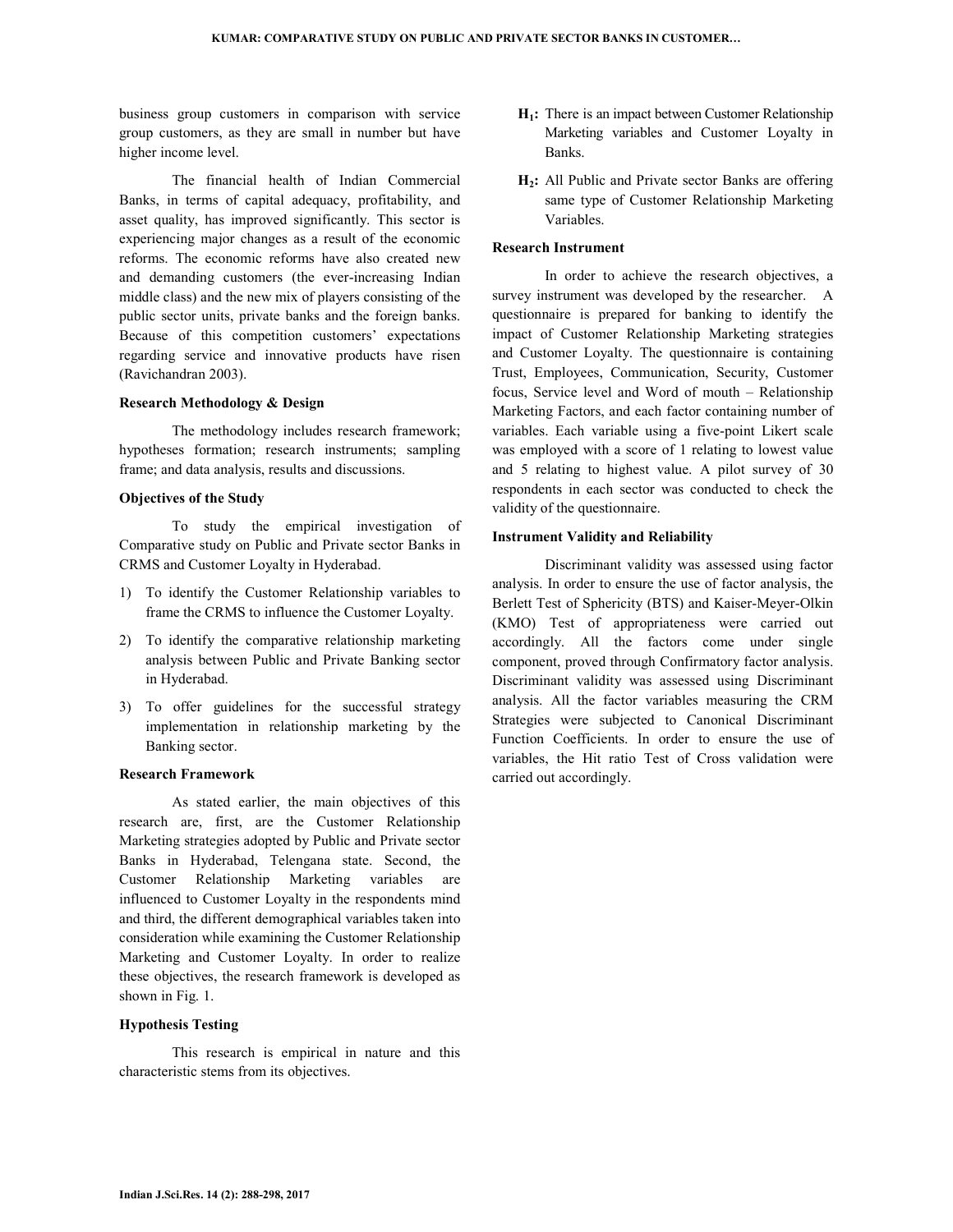

**Figure 1: Research framework – Banking sector**

# **DATA ANALYSIS AND INTERPRETATION**

**General Profile of Respondents** 

| <b>Demographic Variables</b> |                    |                    |                       |                                  |                    |  |  |
|------------------------------|--------------------|--------------------|-----------------------|----------------------------------|--------------------|--|--|
| <b>Particulars</b>           | No. of             | Percentage of the  | <b>Particulars</b>    | No. of                           | Percentage of the  |  |  |
|                              | <b>Respondents</b> | <b>Respondents</b> |                       | <b>Respondents</b>               | <b>Respondents</b> |  |  |
|                              | Gender             |                    |                       | <b>Educational Qualification</b> |                    |  |  |
| Male                         | 166                | 55.70              | Doctorate             | 34                               | 11.41              |  |  |
| Female                       | 132                | 44.30              | Post Graduate         | 91                               | 30.54              |  |  |
| <b>Total</b>                 | 298                | 100.00             | Under Graduate        | 96                               | 32.21              |  |  |
|                              | <b>Age Group</b>   |                    | 28<br>Diploma         |                                  | 9.39               |  |  |
| UPTO 25                      | 79                 | 26.51              | <b>HSC/SSLC</b>       |                                  |                    |  |  |
| $26 - 35$                    | 81                 | 27.18              | School                | 45                               | 15.11              |  |  |
| 36-45                        | 64                 | 21.48              | Incomplete            | 4                                | 1.34               |  |  |
| Above 45                     | 74                 | 24.83              | <b>Total</b>          | 298                              | 100.00             |  |  |
| <b>Total</b>                 | 298                | 100.00             |                       |                                  |                    |  |  |
|                              | Occupation         |                    | <b>Monthly Income</b> |                                  |                    |  |  |
| Student                      | 33                 | 11.07              | <b>Upto Rs.15,000</b> | 43                               | 14.43              |  |  |
| Govt. Employee               | 78                 | 26.17              | Rs.15,001-            | 59                               | 19.80              |  |  |
| Pvt. Employee                | 75                 | 25.17              | Rs.25,000             | 58                               | 19.46              |  |  |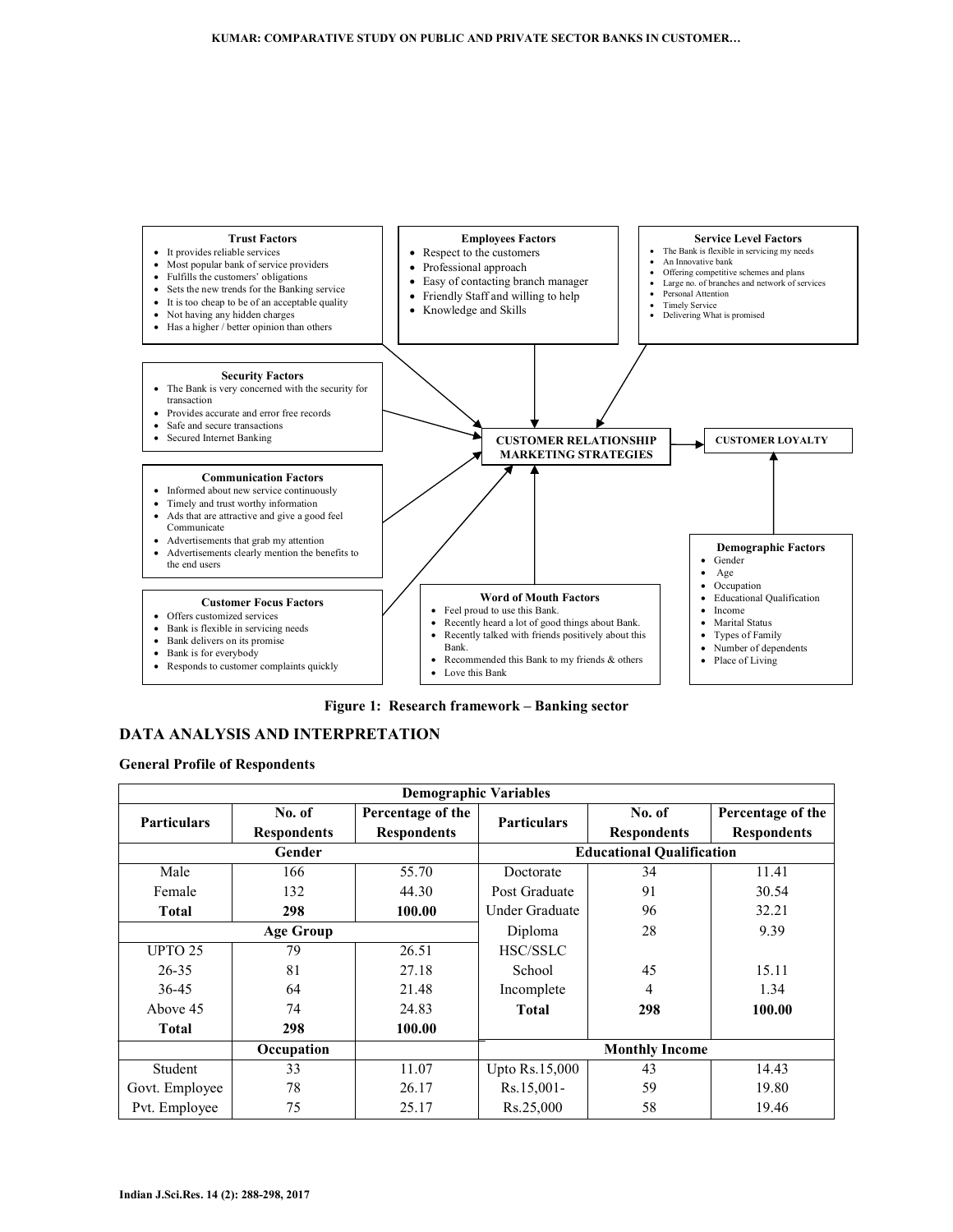| House wife     | 33                    | 11.07  | $Rs.25.001 -$   | 62                    | 20.81  |
|----------------|-----------------------|--------|-----------------|-----------------------|--------|
| Business man   | 39                    | 13.09  | Rs.35,000       | 76                    | 25.50  |
| Professional   | 40                    | 13.42  | Rs.35,001-      | 298                   | 100.00 |
| <b>Total</b>   | 298                   | 100.00 | Rs.45,000       |                       |        |
|                |                       |        | Above Rs.45,000 |                       |        |
|                |                       |        |                 |                       |        |
|                | <b>Type of Family</b> |        | <b>Total</b>    | <b>Marital Status</b> |        |
|                |                       |        | Unmarried       |                       | 101    |
| Joint family   | 39                    | 13.09  |                 | 33.89                 |        |
| Nuclear family | 114                   | 38.25  | Married         | 197                   | 66.11  |

**Source: Primary** 

**data**

 In Demographical analysis, the Gender wise classification, both Male and Female respondents are near to equal, i.e., 55.7% and 44.3% respectively. In Age group also maintain equal importance, i.e., Upto 25 years are 26.51%, 26-35 years are 27.18%, 21.48% are 36-45 years and 24.83% are Above 45 years. In educational qualification, Under Graduate (32.51%) and Post graduate (30.54%) are more comparatively other levels. In Occupational classification, Government Employees

(26.71%) and Private Employees (25.17%) are more compared with others category. In the Income-wise classification, first Above Rs.45,000 per month (25.50%) followed by Rs.35,001 to Rs.45,000 (20.81) category. In Marital status point of view, Married category (66.11%) is high compare with Un-married (33.89%) respondents. In the family system, 61.75 % are Nuclear family and the balance 38.25% is under Joint-family system (Table 4.1).

| <b>Statistics for Construct Validity - Confirmatory factor analysis</b> |                                                  |                |                              |                                |                                      |    |                   |  |
|-------------------------------------------------------------------------|--------------------------------------------------|----------------|------------------------------|--------------------------------|--------------------------------------|----|-------------------|--|
|                                                                         | <b>Factors</b>                                   | $%$ of         |                              |                                | <b>Bartlett's Test of Sphericity</b> |    |                   |  |
| <b>Customer Relationship</b><br><b>Marketing variables</b>              | extracted with<br>eigenvalue<br>greater than One | Eigen<br>Value | Variance<br><b>Explained</b> | <b>KMO</b><br><b>Statistic</b> | Approx.<br>Chi-Square                | Df | Sig.<br>(p-Value) |  |
| 1.Trust                                                                 | Single factor                                    | 5.755          | 82.210                       | 0.933                          | 2.452E3                              | 21 | $0.000*$          |  |
| 2. Employees                                                            | Single factor                                    | 4.395          | 87.898                       | 0.893                          | 1.952E3                              | 10 | $0.000*$          |  |
| 3. Communication                                                        | Single factor                                    | 4.117          | 82.345                       | 0.882                          | 1.602E3                              | 10 | $0.000*$          |  |
| 4. Security                                                             | Single factor                                    | 3.463          | 86.564                       | 0.862                          | 1.212E3                              | 6  | $0.000*$          |  |
| 5. Customer focus                                                       | Single factor                                    | 4.309          | 86.187                       | 0.911                          | 1.702E3                              | 10 | $0.000*$          |  |
| 6. Service level                                                        | Single factor                                    | 5.105          | 85.078                       | 0.917                          | 2.338E3                              | 15 | $0.000*$          |  |
| 7. Customer's word of mouth                                             | Single factor                                    | 4.295          | 85.901                       | 0.901                          | 1.747E3                              | 10 | $0.000*$          |  |
| Significance at $1\%$ level * ( $p<0.001$ ); df : degrees of freedom    |                                                  |                |                              |                                |                                      |    |                   |  |

#### **Factor Analysis of Research Variables**

(Extraction Method: Principal Component Analysis, a. One Factor Extracted) (**Note:**KMO: Kaiser-Meyer-Olkin Measure of Sampling Adequacy)

 According to the results in Table 4.2, the construct validity for all research constructs can be well justified. Each set of concept variables provides only one factor with eigen value greater than one. This justifies that each set of variables mainly belongs to one latent factor. The range between 82% - 88% of the variance is covered from this extract single factor for all the constructs. The KMO statistics, which are greater than **Multiple Regression Analysis – Impact of CRMS And the Influence of Customer Loyalty** 

0.5, indicate the sampling adequacy under each construct, while the test statistics in Bartlett's Test of Sphericity provide enough evidence at 1% significant level that the correlation matrix of concept variables in each construct is not identical. Therefore, the factor analysis is appropriate for the data for the justification of the single component extraction.

 The multiple regression was performed to test the third hypothesis  $(H_1)$ . The third hypothesis  $(H_1)$  of this study was framed to explore the CRMS of Trust,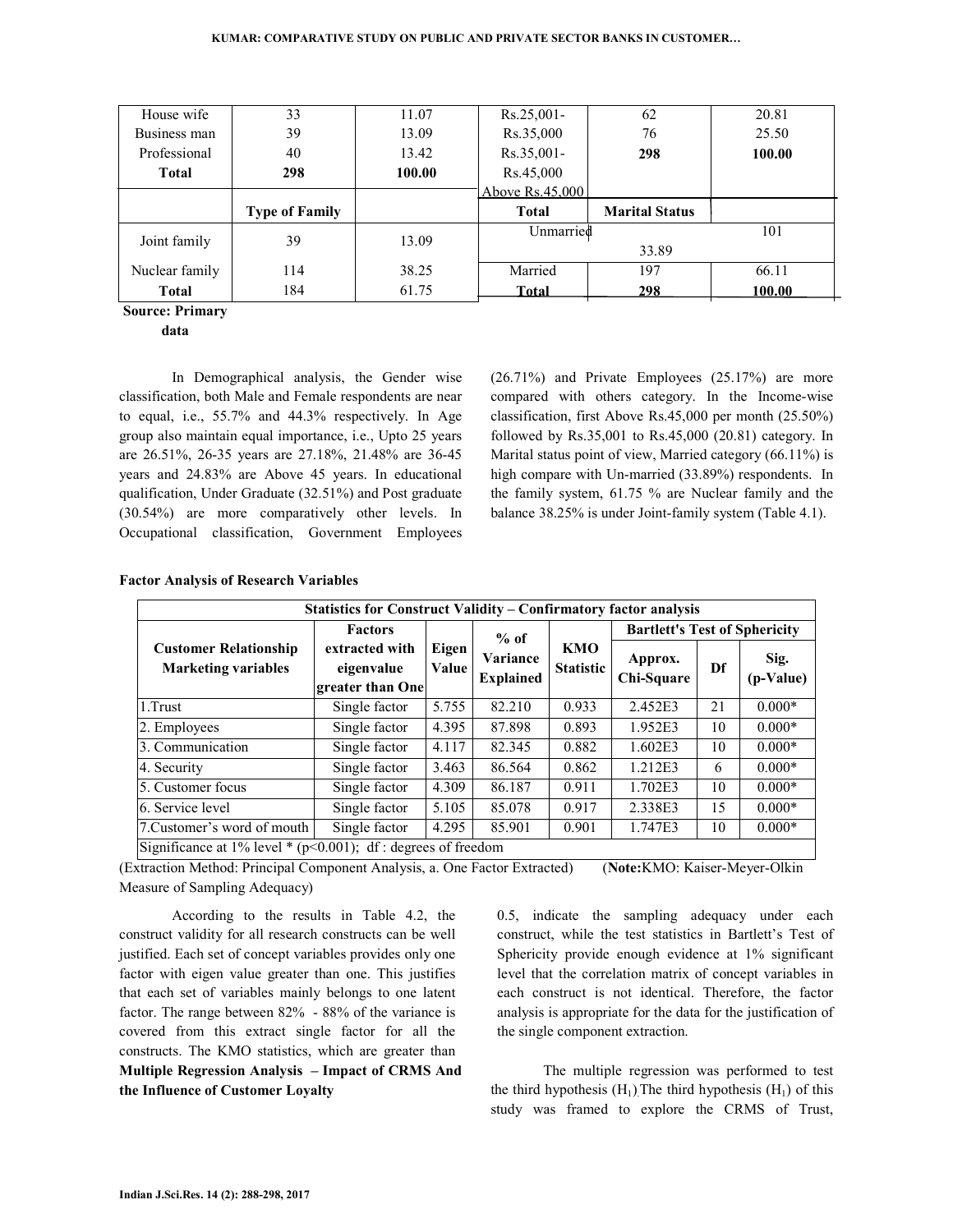Employees, Communication, Security, Customer focus, Service level, Customer's word of mouth on the achievement of increasing Customer loyalty in Banking sector.

**Impact of Customer loyalty = Constant +**  $B_1$ **Trust +**  $B_2$ **Employees + B<sub>3</sub> Communication + B<sub>4</sub> Security + B<sub>5</sub> Customer focus + B<sub>6</sub> Service level + B<sub>7</sub> Customer's** word of mouth  $\varepsilon$  (4.1)

 To investigate the hypothesis, entering all variables in a single block, we found that the proposed model explains a significant percentage of variance in the influence of Customer loyalty.

**Table 4.3.1 Multiple regression results for the Impact of CRMS and the influence of customer loyalty** 

| <b>Summary of Multiple Regression</b>              |                                                    |                |                                          |                                |               |  |  |
|----------------------------------------------------|----------------------------------------------------|----------------|------------------------------------------|--------------------------------|---------------|--|--|
| Model                                              | Multiple<br>R                                      | $\mathbf{R}^2$ | Adjusted Error of Durbin-<br>${\bf R}^2$ | Std.<br>the<br><b>Estimate</b> | <b>Watson</b> |  |  |
|                                                    | $0.975^{\rm a}$                                    | 0.952          | 0.950                                    | 0.296                          | 1.923         |  |  |
|                                                    | a Predictors: (Constant), Customer's word<br>Note: |                |                                          |                                |               |  |  |
| of mouth, Security, Customer Focus, Trust, Service |                                                    |                |                                          |                                |               |  |  |
| level, Employees, Communication                    |                                                    |                |                                          |                                |               |  |  |
|                                                    |                                                    |                | b Dependent Variable: Customer Loyalty   |                                |               |  |  |

Table 4.3.1 clear that the R value  $(0.975^a)$  is a positive relationship on Customer Loyalty adopted by seven CRMS by the Banks. R square denotes that 95% of the observed variability in the influence of Customer loyalty is explained by the seven independent variables  $(R<sup>2</sup> = 0.952$  Adjusted  $R<sup>2</sup> = 0.950$ . The Durbin-Watson statistic for this model is 1.923. The desired value is in the range 1.5 to 2.5.

**Table 4.3.2 ANOVA results on the impact of Customer Loyalty**<sup>b</sup>**towards overall CRMS** 

|                                 | Summary of ANOVA <sup>b</sup>                      |                                        |     |               |                                   |      |  |  |
|---------------------------------|----------------------------------------------------|----------------------------------------|-----|---------------|-----------------------------------|------|--|--|
|                                 | Model                                              | Sum of                                 | Df  | Mean          | F                                 |      |  |  |
|                                 |                                                    | <b>Squares</b>                         |     | <b>Square</b> |                                   | Sig. |  |  |
|                                 | Regression 498.027                                 |                                        | 7   |               | 71.147 813.299 0.000 <sup>a</sup> |      |  |  |
|                                 | 1 Residual                                         | 25.369                                 | 290 | 0.087         |                                   |      |  |  |
|                                 | Total                                              | 523.396                                | 297 |               |                                   |      |  |  |
|                                 | Note: a Predictors: (Constant), Customer's word of |                                        |     |               |                                   |      |  |  |
|                                 | mouth, Security, Customer Focus, Trust, Service    |                                        |     |               |                                   |      |  |  |
| level, Employees, Communication |                                                    |                                        |     |               |                                   |      |  |  |
|                                 |                                                    | b Dependent Variable: Customer Loyalty |     |               |                                   |      |  |  |

 To test the equivalent null hypothesis that there is no linear relationship in the population between the

dependent variable (Customer Loyalty) and the independent variables (Trust, Employees, Communication, Security, Customer focus, Service level, Customer's word of mouth), the ANOVA in Table 4.3.2 is used.

 Results from Table 4.3.2 shows that the ratio of the two mean squares  $(F)$  was 813.299 (F-value = 813.299,  $P < 0.001$ ). Since, the observed significance level was less than 0.001, the seven variables influence Banks attitudes toward implementing the Customer Relationship Marketing strategies.

 From the significant value it is found that enough evidence to conclude that the slope of the population regression line is not zero and hence that these attributes are found to be useful to study the difference on perception in respect to CRMS influence the Customer Loyalty of the Banks.

 To test the null hypothesis that the population partial regression coefficient for a variable is 0, t-statistic and its observed significance level were used. The results are shown in Table 4.3.3.

| <b>Customer</b>                                                         | Unstandardiz  <br>ed<br>Coefficients |       | <b>Standardize</b><br>d |            |          |  |
|-------------------------------------------------------------------------|--------------------------------------|-------|-------------------------|------------|----------|--|
| Relationship                                                            |                                      |       | <b>Coefficients</b>     | $\ddagger$ | Sig.     |  |
| <b>Marketing</b><br><b>Strategies</b>                                   | <b>Beta</b>                          | Std.  | Beta $(\beta)$          |            |          |  |
|                                                                         | (β)                                  | Error |                         |            |          |  |
| (Constant)                                                              | $-0.492$                             | 0.061 |                         | $-8.086$   | $0.000*$ |  |
| 1. Trust                                                                | 0.182                                | 0.023 | 0.187                   | 7.827      | $0.000*$ |  |
| 2. Employees                                                            | 0.253                                | 0.026 | 0.252                   | 9.822      | $0.000*$ |  |
| 3. Communicatio<br>n                                                    | 0.153                                | 0.028 | 0.138                   | 5.479      | $0.000*$ |  |
| 4. Security                                                             | 0.173                                | 0.030 | 0.165                   | 5.818      | $0.000*$ |  |
| 5. Customer<br>focus                                                    | 0.102                                | 0.022 | 0.096                   | 4.706      | $0.000*$ |  |
| 6. Service level                                                        | 0.181                                | 0.025 | 0.184                   | 7.123      | $0.000*$ |  |
| 7. Customer's<br>of<br>word<br>mouth                                    | 0.093                                | 0.027 | 0.085                   | 3.508      | $0.001*$ |  |
| a Dependent Variable: Customer Loyalty<br>* Reject at $1\%$ (P < 0.001) |                                      |       |                         |            |          |  |

**Table 4.3.3 Represents coefficients on overall CRMS towards customer loyalty** 

 Results from Table 3.3.3 indicate that we can safely reject the null hypotheses  $(H_0)$  that the coefficients for Trust (β = 0.182, t = 7.827, p <0.001), Employees (β  $= 0.253$ , t = 9.822, p < 0.001), Communication (β = 0.153, t = 5.479, p < 0.001), Security (β = 0.173, t = 5.818, p < 0.001), Customer focus ( $\beta$  = 0.102, t = 4.706,  $p < 0.001$ ), Service level (β = 0.181, t = 7.123, p < 0.001)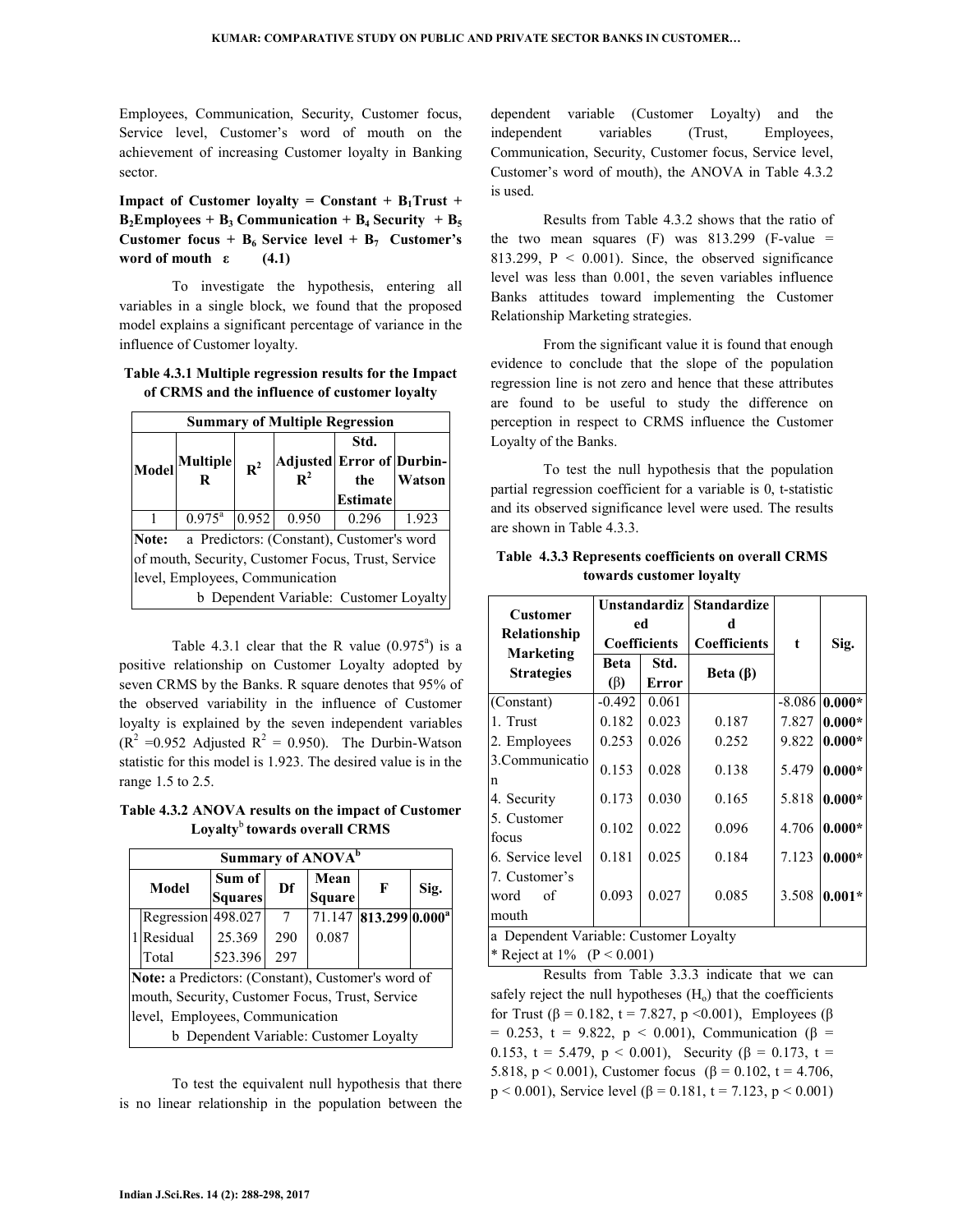and Customer's word of mouth ( $\beta$  = 0.093, t = 3.508, p < 0.001) are 0. The estimated regressions equation is

**Customer Loyalty = - 0.492 + 0.182 (Trust) + 0.253 (Employees) + 0.153 (Communication) + 0.173 (Security) + 0.102 (Customer Focus) + 0.181 (Service level) + 0.093 (Customer's word of mouth)** 

All the CRMS  $\beta$  weights show that, a strong significant positive influence on Customer loyalty. These results support the second hypothesis  $(H_1)$ .

 According to the Tables 4.3.1 to 4.3.3 results denote that positive sign of β values shows that there is a significant positive relationship between CRMS and Customer Loyalty in Banks.

# **Discriminant Analysis – CRMS between Public Sector vs. Private Sector Banks**

### **Group Statistics**

The two groups (Public/Private) are to be compared on the basis of eight groups of customer relationship factors of the Banking sectors. The mean scores, along with the standard deviations of the seven groups of the customer relationship factors.

### **Table 4.4.1 Mean and standard deviation of CRMS factors in Public and Private sector Banks**

| <b>Mean and Standard deviation in</b> |                         |      |       |  |  |  |  |
|---------------------------------------|-------------------------|------|-------|--|--|--|--|
| <b>Public/Private Banks</b>           |                         |      |       |  |  |  |  |
| <b>Banks</b>                          | <b>Customer</b>         | Mean | Std.  |  |  |  |  |
|                                       | Relationship            |      | Dev.  |  |  |  |  |
|                                       | <b>Factors</b>          |      |       |  |  |  |  |
|                                       | <b>Trust Factor</b>     | 2.62 | 1.177 |  |  |  |  |
|                                       | <b>Employee Factor</b>  | 2.75 | 1.179 |  |  |  |  |
|                                       | Service Factor          | 2.81 | 1.049 |  |  |  |  |
|                                       | Security factor         | 2.74 | 1.098 |  |  |  |  |
| Public Sector                         | Communication<br>factor | 2.87 | 1.135 |  |  |  |  |
|                                       | <b>Customer Focus</b>   | 2.52 | 1.044 |  |  |  |  |
|                                       | Word of mouth           | 2.85 | 1.038 |  |  |  |  |
|                                       | <b>Trust Factor</b>     | 4.60 | 0.613 |  |  |  |  |
|                                       | <b>Employee Factor</b>  | 4.64 | 0.560 |  |  |  |  |
|                                       | Service Factor          | 4.38 | 0.740 |  |  |  |  |
|                                       | Security factor         | 4.59 | 0.545 |  |  |  |  |
| <b>Private Sector</b>                 | Communication<br>factor | 4.30 | 0.875 |  |  |  |  |
|                                       | Customer Focus          | 4.50 | 0.794 |  |  |  |  |
|                                       | Word of mouth           | 4.52 | 0.664 |  |  |  |  |

 As per mean value, the Public sector banks mean value is less than the Private sector banks in all the

factors. The standard deviation is also low in Private Banks comparatively Public sector Banks.

|  |  |  |  | Table 4.4.2 Tests of equality |
|--|--|--|--|-------------------------------|
|--|--|--|--|-------------------------------|

| Tests of equality of group means |        |                 |           |  |  |  |  |
|----------------------------------|--------|-----------------|-----------|--|--|--|--|
| <b>CR</b>                        | Wilks' | <b>F</b> Value  | Sig.      |  |  |  |  |
| <b>FACTORS</b>                   | Lambda |                 |           |  |  |  |  |
| <b>Trust Factor</b>              | 0.472  | 331.712 0.000** |           |  |  |  |  |
| Employee                         | 0.488  | 310.936         | $0.000**$ |  |  |  |  |
| Factor                           |        |                 |           |  |  |  |  |
| Service Factor                   | 0.572  | 221.283         | $0.000**$ |  |  |  |  |
| Security factor                  | 0.467  | 337.856 0.000** |           |  |  |  |  |
| Communication                    | 0.666  | 148.245         | $0.000**$ |  |  |  |  |
| factor                           |        |                 |           |  |  |  |  |
| Customer                         | 0.466  | 339.708         | $0.000**$ |  |  |  |  |
| Focus                            |        |                 |           |  |  |  |  |
| Word of mouth                    | 0.519  | 274.128         | $0.000**$ |  |  |  |  |
| **1 % level of significant       |        |                 |           |  |  |  |  |

 As per the one-way ANOVA a significant difference exists between Public and Private Banks. The significant difference in the mean exists for all the factors p value is less than 0.01 (the p value is 0.000).

**Table 4.4.3 Eigen values and canonical correlation** 

| <b>Summary of Eigen values</b>                              |                |                        |                       |                              |  |  |
|-------------------------------------------------------------|----------------|------------------------|-----------------------|------------------------------|--|--|
| Function                                                    | Value<br>Eigen | Percentage<br>variance | ercentage<br>umulativ | orrelation<br>$\Box$ anonica |  |  |
|                                                             | $1.822^{a}$    | 100.0                  | 100.0                 | 0.803                        |  |  |
| First 1 canonical discriminant functions were used in<br>a. |                |                        |                       |                              |  |  |
| the analysis.                                               |                |                        |                       |                              |  |  |

 A higher eigen value is always desirable in discriminant function, as per the analysis the eigen value is 1.822<sup>ª</sup>. The simple correlation coefficient between the discriminant score and their corresponding group (Public/Private) is 0.803. The square of the canonical correlation is  $(0.803)^2 = 0.6448$ , which means 64.50% of the variance in the discriminating model between Public and Private Banks is due to the changes in the seven predictor variables.

### **Table 4.4.4 Significance of discriminant function model**

| Significance of discriminant function model |        |        |    |      |  |
|---------------------------------------------|--------|--------|----|------|--|
| <b>Test of</b>                              | Wilks' | Chi-   | Df |      |  |
| function(s)   Lambda                        |        | square |    | Sig. |  |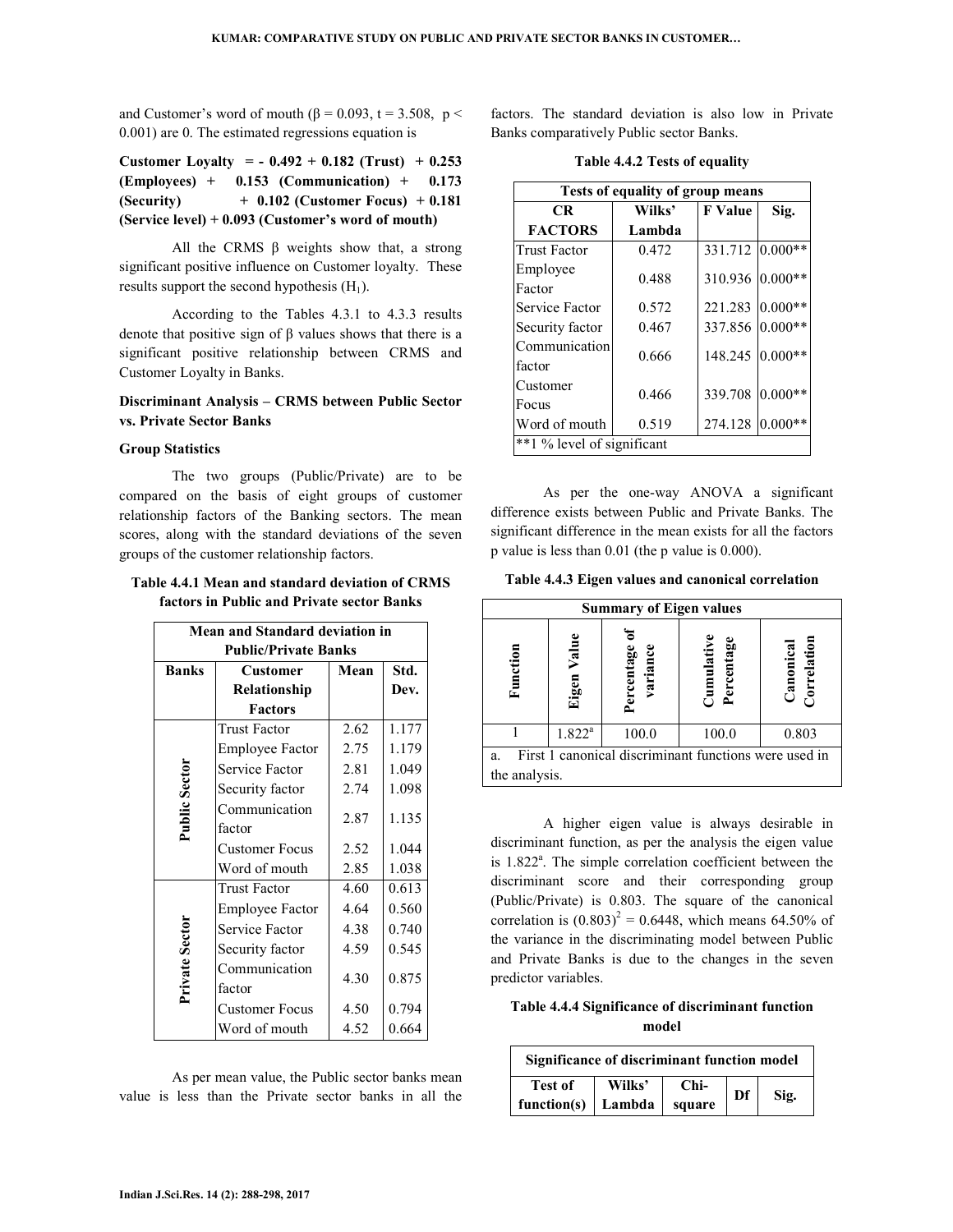|                        | 0.354 | 303.415 | $-0.000*$ |
|------------------------|-------|---------|-----------|
| *1% level significance |       |         |           |

 The statistical test of significance for Wilks' lambda is carried out with the chi-squared transformed statistic is 303.415 with 7 degrees of freedom (Number of factors groups) and p value of 0.000. The p value is less than 0.01, it is inferred that the discriminant function is significant and can be used for further interpretation of the results.

**Table 4.4.5 Standardized Canonical discriminant function co-efficients and structure matrix** 

| <b>CR FACTORS</b>                                     | <b>Standardized</b> | <b>Structure</b> |  |  |  |  |
|-------------------------------------------------------|---------------------|------------------|--|--|--|--|
|                                                       | canonical DFC       | matrix           |  |  |  |  |
| Security factor                                       | 0.270               | 0.794            |  |  |  |  |
| <b>Trust Factor</b>                                   | 0.318               | 0.792            |  |  |  |  |
| Service Factor                                        | 0.013               | 0.784            |  |  |  |  |
| <b>Employee Factor</b>                                | 0.243               | 0.759            |  |  |  |  |
| Word of mouth                                         | 0.121               | 0.713            |  |  |  |  |
| Communication                                         | 0.641               |                  |  |  |  |  |
| <b>Customer Focus</b>                                 | 0.359               | 0.524            |  |  |  |  |
| within-groups correlations<br>between<br>Pooled       |                     |                  |  |  |  |  |
| discriminating variables and standardized canonical   |                     |                  |  |  |  |  |
| discriminant functions, Variables ordered by absolute |                     |                  |  |  |  |  |
| size of correlation within function.                  |                     |                  |  |  |  |  |

|                                        | <b>Public/Private Banks</b> |           |  |  |
|----------------------------------------|-----------------------------|-----------|--|--|
|                                        | Public                      | Private   |  |  |
| <b>Trust Factor</b>                    | 0.629                       | 1.541     |  |  |
| Employee                               | 0.887                       | 1.594     |  |  |
| Factor                                 |                             |           |  |  |
| Service Factor                         | 1.330                       | 1.369     |  |  |
| Security factor                        | 0.684                       | 1.521     |  |  |
| Communication                          | 0.511                       | 0.648     |  |  |
| <b>Customer Focus</b>                  | 0.135                       | 1.178     |  |  |
| Word of mouth                          | 1.547                       | 1.920     |  |  |
| (Constant)                             | $-8.849$                    | $-22.507$ |  |  |
| Fisher's linear discriminant functions |                             |           |  |  |

**In Public banks,** 

 $Y = -8.849 + 0.629 X_1 + 0.887 X_2 + 1.330 X_3 +$  $0.684X_4 + 0.511X_5 + 0.135X_6 + 1.547X_7$ 

**In Private banks,** 

 $Y = -22.507 + 1.541 X_1 + 1.594 X_2 + 1.369 X_3 +$ **1.521 X4+ 0.648 X5 + 1.178 X6 + 1.920 X<sup>7</sup>**

(Y is Discriminant Score,  $X_1$  – Trust Factor,  $X_2$  – Employees Factor,

 $X_3$  – Service Factor,  $X_4$  – Security Factor,  $X_5$ – Communication

Factor,  $X_6$  – Customer focus factor,  $X_7$  – Word of mouth factor)

From the above classification function coefficients (Fisher's linear discriminant functions) all Private sector factor variables scored high comparatively Public sector Banks.

| <b>Classification results<sup>c</sup></b> |                 |         |                                                |                       |              |
|-------------------------------------------|-----------------|---------|------------------------------------------------|-----------------------|--------------|
|                                           |                 |         | <b>Predicted</b><br>Group<br><b>Membership</b> |                       |              |
|                                           |                 | Public/ |                                                |                       |              |
|                                           |                 | Private |                                                |                       | <b>Total</b> |
|                                           |                 |         |                                                | <b>Public Private</b> |              |
| Original                                  | Count<br>$(\%)$ | Public  | 126                                            | 23                    | 149          |
|                                           |                 |         | (84.6)                                         | (15.4)                | (100)        |
|                                           |                 | Private | 5                                              | 144                   | 149          |
|                                           |                 |         | (3.4)                                          | (96.6)                | (100)        |
| validated (a)<br>Cross-                   | Count<br>$(\%)$ | Public  | 124                                            | 25                    | 149          |
|                                           |                 |         | (83.2)                                         | (16.8)                | (100)        |
|                                           |                 | Private |                                                | 144                   | 149          |
|                                           |                 |         | (3.4)                                          | (96.6)                | (100)        |

**Table 4.4.7 Classification results<sup>c</sup>**

Cross validation is done only for those cases in the analysis. In cross validation, each case is classified by the functions derived from all cases other than that case.

|           | No. of corrected predictions | $126 + 144$ |             |
|-----------|------------------------------|-------------|-------------|
| Hit ratio |                              |             | $= 90.60\%$ |
|           | Total number of cases        | 298         |             |

 As per analysis, **90.60%** of original grouped cases correctly classified.

 In Banking, the Public sector Banks mean value is less than the Private sector banks in all the factors. Higher the eigenvalue  $(i.e., > 1)$  is desirable in discriminant function, the eigen value is  $1.822<sup>a</sup>$ . From canonical correlation, 64.50% of the variance in the discriminating model between Public and Private is due to the changes in the eight predictor variables. The one-way ANOVA a significant difference in the mean exists for all the factor variables p value is less than 0.01 (the p value is 0.00) exists between Public and Private Banks. All the Private sector CRMS factors Co-efficient values are higher than the Public sector Banks. As per Classification Function Coefficients (Fisher's linear discriminant functions) all Private sector factor variables scored high comparatively Public sector banks. From the analysis, the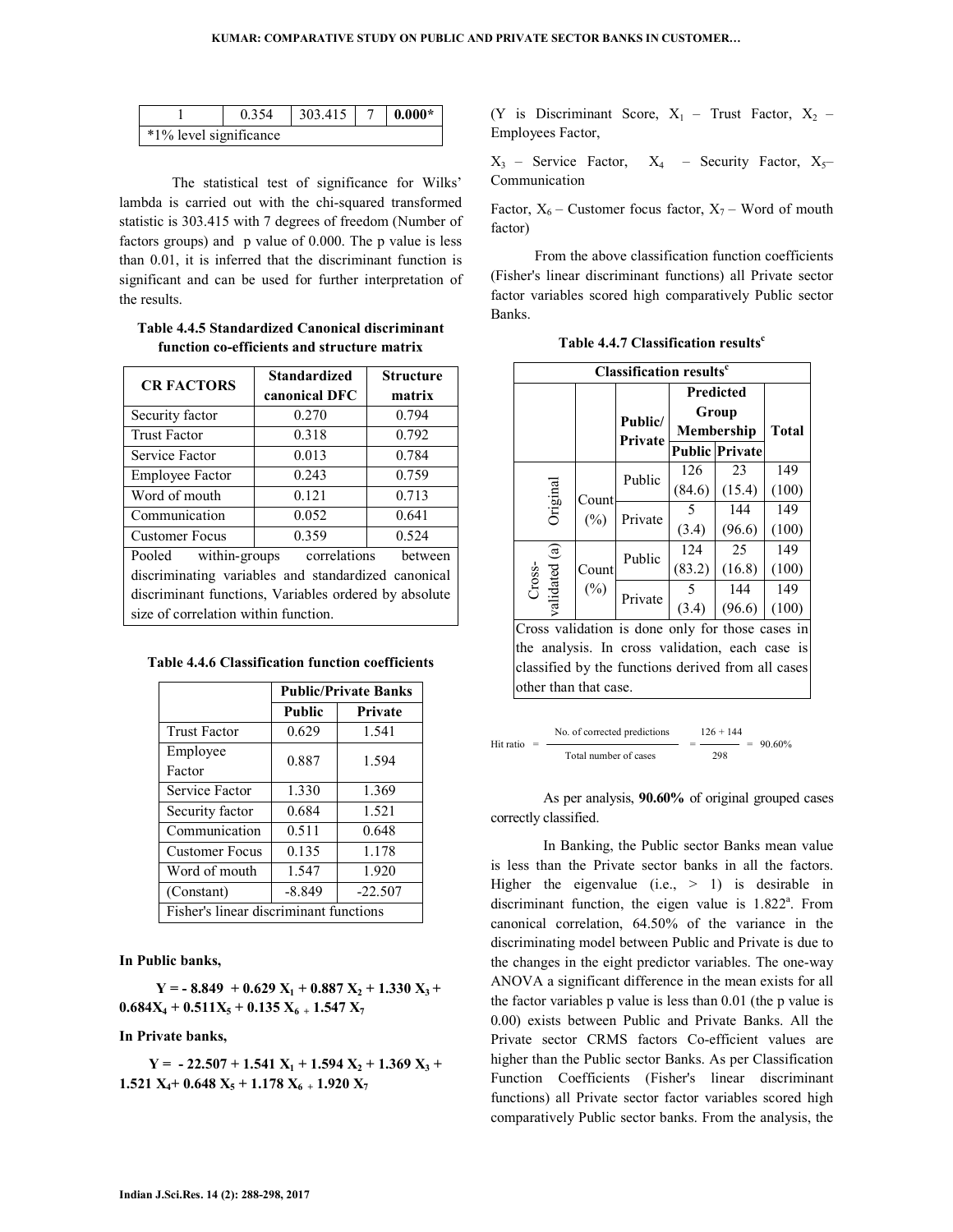Private sector Banks continuously identify the Customer 1) attitude and to frame CRMS compare with Public sector Banks (Tables 4.4.1 to 4.4.7).

### **CONCLUSION**

# **Discussions About Study**

 Having described the survey results, this section attempts to present a broad evaluation of the current status of CRMS amongst Hyderabad based Banks.

 These results of the study are consistent with the findings from previous research done by Brown (2000). The survey findings, however, show that the importance of certain attributes is shared by many. According to him, Customer Relationship acquiring new customers, retaining the existence customers, and at the same time understands, anticipates and manages the needs of an organisation's current and potential customers. Furthermore, Mylonakis (2009) described Customer Relationship as an innovative process to create a long term relationship and gaining trust.

 The findings of this study also support and confirm in Service Level and Customer's Word of Mouth factor by Phuong and Har (2000) one of the bank selection decisions in Singapore convenient location and overall quality of service. They are followed by the availability of self bank facilities, charges on service provided by banks, long operating hours, availability of students privileges and recommendations by friends and parents specifically. The respondents considered overall quality of service more than twice as important as recommendations by parents/friends. Quality guarantees are supposed to convince the potential customer (Moorthy and Srinivasan 1995). In addition, recommendation by other customers, such as using WOM communication achieves the same effect (Haywood 1989).

 To sum up, the Banks in Hyderabad are driven to adopt the Customer Relationship Marketing Strategy to gains loyal customers. Previous studies assist us to interpret the findings of this research and to identify areas for future study. Most of the findings in this study were in tune with the previous research studies conducted across the world.

#### **Managerial Implications**

 One of the main objectives of this study was to provide some guidelines that might be of importance to promote CRMS in Banks located in Hyderabad city. Based on the results of this study, the following managerial implications are drawn.

1) In financial market CRMS are highly correlated with Customer's Loyalty in Hyderabad city. So, the Public and Private sector Banks are continuously updated their Customer Profile, framing good CRMS and increasing their Customer Loyalty.

2) Both Public and Private sector financial institutions are framing strategies in maintaining Customer Relationship but the Private Sector Banks are continuously identify the Customers needs in services, compare with Public sector Banks the services what they offered, especially in Customer Focus, customized and flexible services, Customer care, solving customer complaints quickly, and in Communication, continuously informed new services, timely, trust worthy information and reachable advertisements to Customer's mind. So, the Public sector Banks needs more concentration and updating through different CRMS techniques.

 CRMS has emerged as a result of many financial sector drivers. Firstly, the changes in the driving forces for Relationship Marketing strategy, from an initial push to improve current business processes to achieve Customer's Life time value and long-term relationship with customers. The Financial sectors have come to be driven by a desire for greater customer service in later implementation of CRMS which lead to the Customer Loyalty. Secondly, competitors' use of the CRMS techniques and response to customers also has a strong effect on the adoption of the most advanced Customer Relationship techniques for framing their Marketing Strategies. Thirdly, as a result of its growing ability to bring new opportunities and to facilitate the development of the new business forms and structures needed to meet the continuously emerging changes in business imperatives, the CRMS importance increases as it becomes involved in each task in today's Competitive Market. Finally, IT developments are also forcing financial companies to be up-to-date in their use of advanced technologies regarding delivery of speedy and high quality information, as well as facilitating greater degrees of communication.

### **REFERENCES**

- Berry L.L., 1983. "Relationship marketing of services: Growing Interest, Emerging Perspectives", Journal of Academy of Marketing Science, **23**(4):236-245.
- Bhat M., 2005. "A Correlate of Service Quality in Banks Control Online Banking?", Journal of Services Research, **5**:77-80.